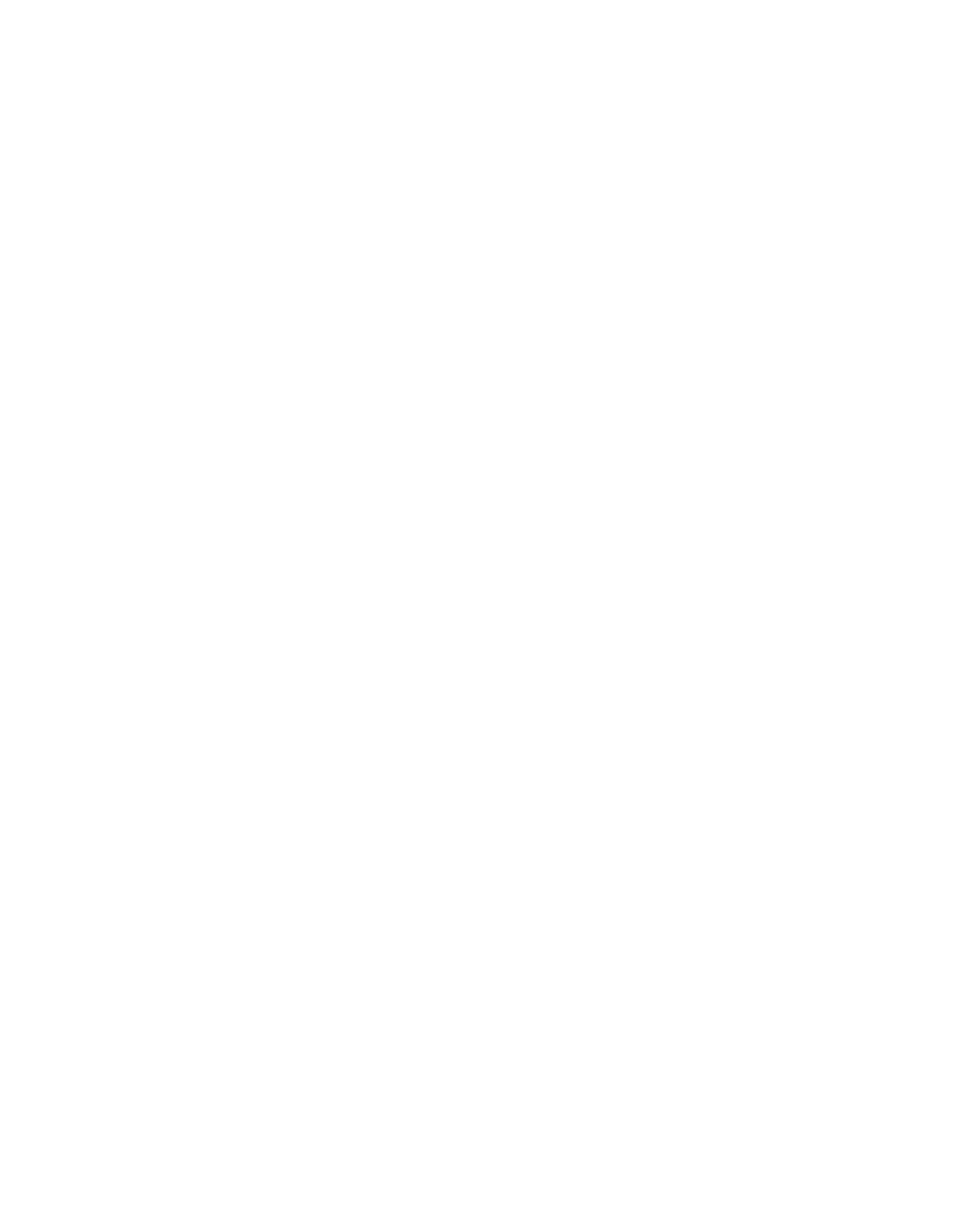# **2022 FLUE-CURED TOBACCO PRODUCTION GUIDE**

**Prepared By:**

| T. David Reed      | <b>Extension Agronomist, Tobacco</b>           |
|--------------------|------------------------------------------------|
| Charles S. Johnson | Extension Plant Pathologist, Tobacco (Retired) |
| Carol A. Wilkinson | <b>Associate Professor, Agronomy</b>           |
| Stephen Barts      | Extesnion Agent - Pittsylvania County          |

#### **ACKNOWLEDGMENTS**

We are indebted to the Virginia Tobacco Board for making the printing of this publication possible.

The layout and graphics for this publication were prepared by Margaret J. Kenny.

*Disclaimer:*

*Commercial products are named in this publication for information purposes only. The Virginia Cooperative Extension Service does not endorse these products and does not intend discrimination against other products which also may be suitable.*

Virginia Cooperative Extension is a partnership of Virginia Tech, Virginia State University, the U.S. Department of Agriculture, and local governments. Its programs and employment are open to all, regardless of age, color, disability, gender, gender identity, gender expression, national origin, political affiliation, race, religion, sexual orientation, genetic information, military status, or any other basis protected by law.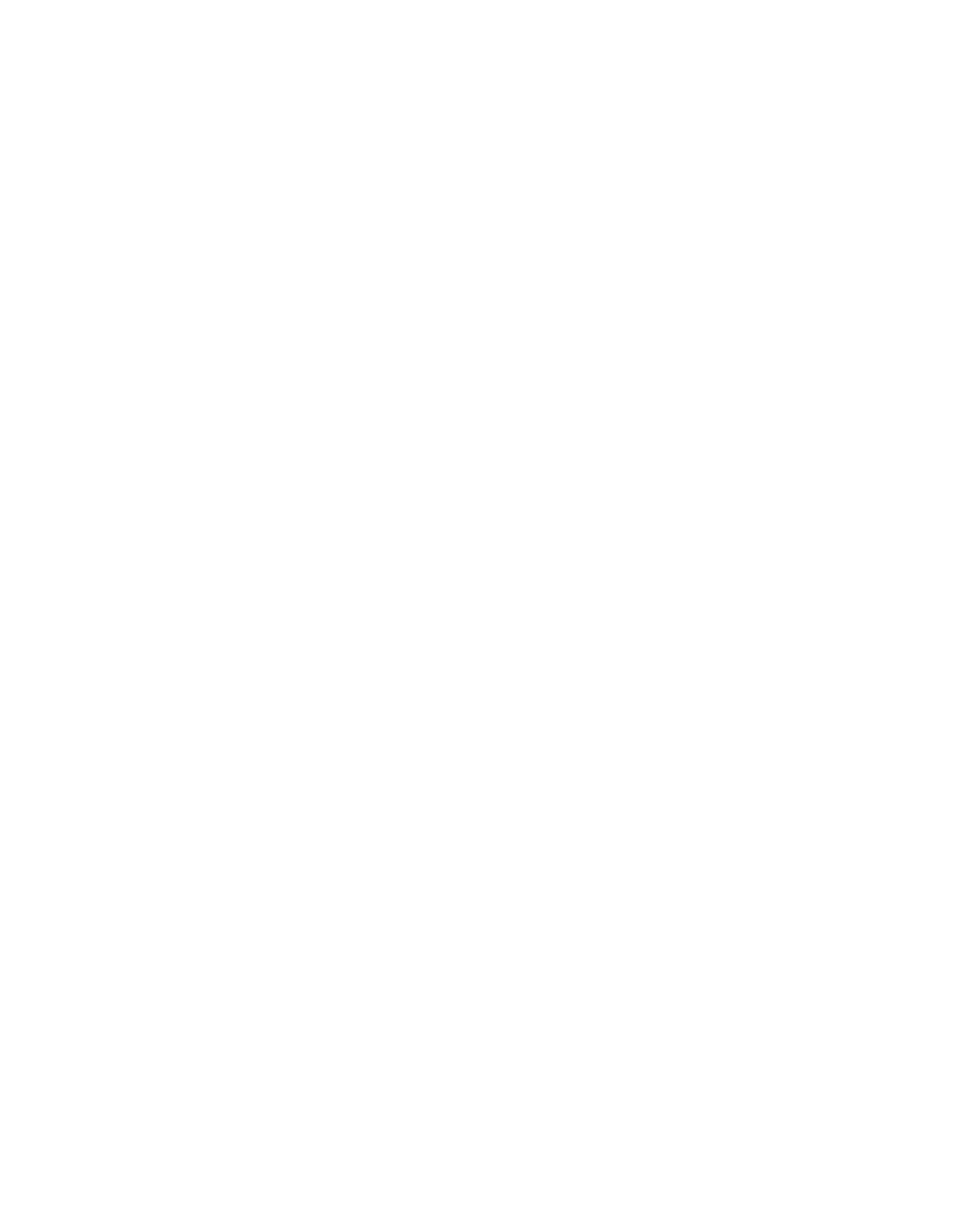## **TABLE OF CONTENTS**

#### **Page No.**

| FLUE-CURED TOBACCO BUDGET INFORMATION  1                    |  |
|-------------------------------------------------------------|--|
| <b>AGRONOMIC PRACTICES</b>                                  |  |
|                                                             |  |
|                                                             |  |
|                                                             |  |
|                                                             |  |
|                                                             |  |
|                                                             |  |
|                                                             |  |
|                                                             |  |
|                                                             |  |
|                                                             |  |
| Suggestions for Application of Sucker Control Materials  44 |  |
|                                                             |  |
|                                                             |  |
|                                                             |  |
|                                                             |  |
|                                                             |  |
|                                                             |  |
| <b>WEED CONTROL</b>                                         |  |
|                                                             |  |
|                                                             |  |
| <b>INSECTS ON TOBACCO</b>                                   |  |
|                                                             |  |
| Insect Control on Transplants Produced in the Greenhouse 75 |  |
|                                                             |  |
|                                                             |  |
|                                                             |  |
|                                                             |  |
| Insects on Field Tobacco                                    |  |
|                                                             |  |